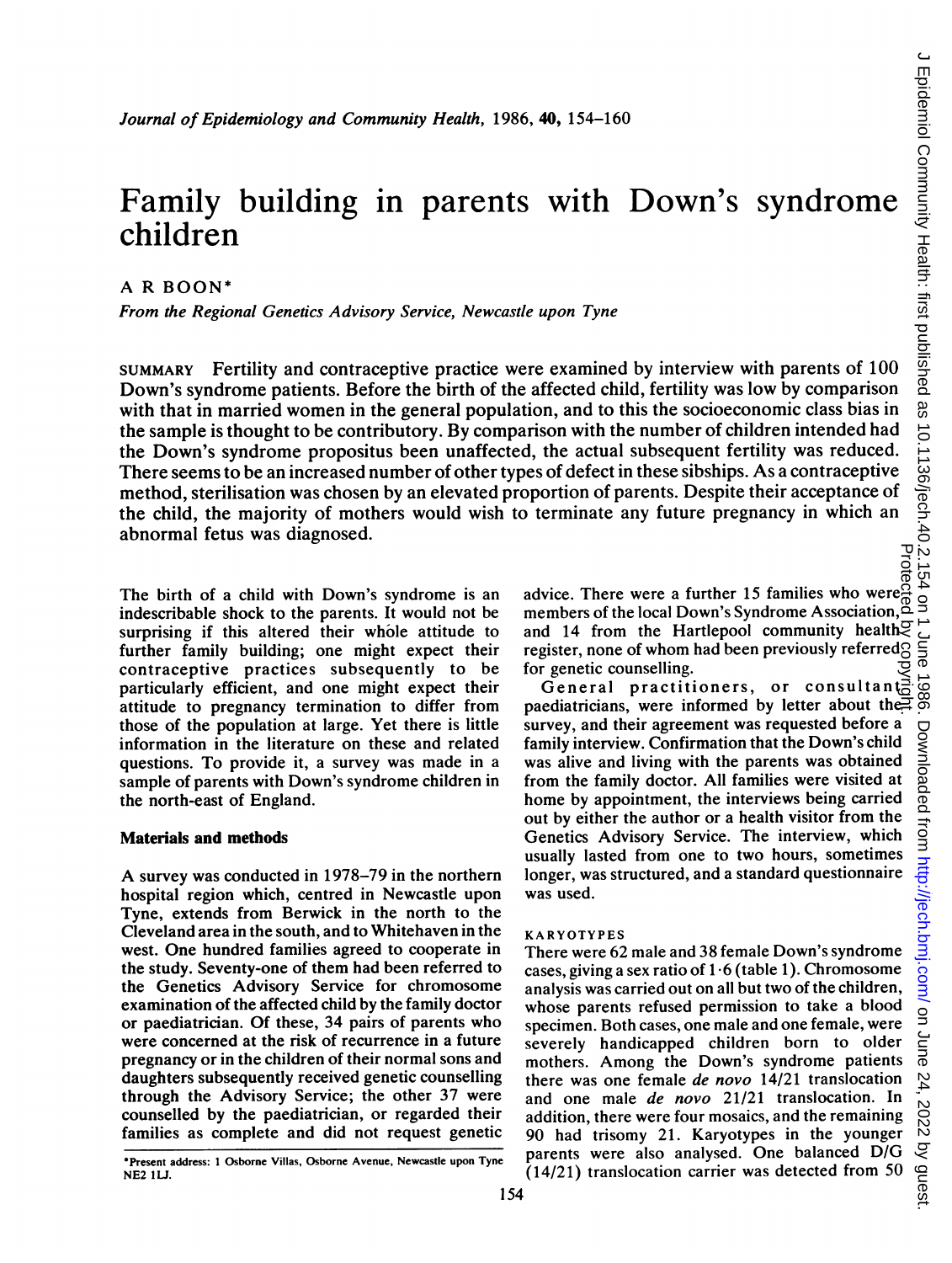| Sex    | Nondisjunction<br>chromosome 21 | Mosaic | Parental<br>14/21<br>translocation | Normal parents<br>child 14/21<br>translocation | Normal parents<br>child 21/21<br>translocation | Total |
|--------|---------------------------------|--------|------------------------------------|------------------------------------------------|------------------------------------------------|-------|
| Male   | 56                              |        |                                    |                                                |                                                | 61    |
| Female | 34                              |        |                                    |                                                | o                                              | 37    |
| Totals | 90                              |        |                                    |                                                |                                                | 98    |

Table <sup>1</sup> Chromosome analysis of Down's syndrome cases

fathers tested, and one 14/21 translocation from 54 mothers.

Table 2 Distribution of families by socioeconomic class

## THE PARENTS

The mean maternal age (at previous birthday) at the birth of the Down's syndrome child was  $30.\overline{3}$  years, ranging from 18 to 46, with a standard deviation of  $7.01$ . The corresponding mean paternal age was  $32.1$ years, ranging from 18 to 53, and with a standard deviation of  $7.62$ . Though with a mean age difference between the parents of  $1.8$  years, the paternal age was closely correlated with that of the mother; the shift towards the older age group appeared slightly more pronounced in fathers (figs <sup>1</sup> & 2). The distribution of the maternal ages at the birth of the Down's syndrome child clearly suggests a bimodal distribution. Comparing this with that expected from the Registrar-General's<sup>1</sup> maternal age distribution shows a clear preponderance of older mothers.

Social class (table 2) was assigned by father's occupation according to the Registrar-General's1 classification and compared with the distribution for the region in the 1971 census. There is clearly a preponderance of parents in social classes <sup>1</sup> and 2  $(\chi^2_{3}=17.3)$  and there are several possible explanations for this. Firstly, these are the parents

|              | Class |         |       |       |       |  |
|--------------|-------|---------|-------|-------|-------|--|
|              |       | 11      | Ш     | IV    |       |  |
| No. observed | 8     | 27      | 47    | 12    | o     |  |
| No. expected | 3.78  | $15-87$ | 50.58 | 17.12 | 12.65 |  |
|              |       |         |       |       |       |  |

most likely to request genetic counselling. Secondly, these mothers tend to marry later than in the lower socioeconomic groups, and indeed the average age at marriage of the mothers of social classes <sup>1</sup> and 2 in this sample was 34 years. Thirdly, they tend to delay starting a family until they have established a secure and comfortable home.

## **Results**

Maternal fertility before the birth of the Down's syndrome child is set out in table 3. There is a highly significant departure from the parities expected from the Registrar-General's distribution for married women  $(x^2s=73.6)$  due to a pronounced excess of nulliparous women and deficit of those with more than one child, presumably for the reasons given above. When the expected parities are adjusted to



Fig <sup>1</sup> Age of mother at birth of Down's syndrome child.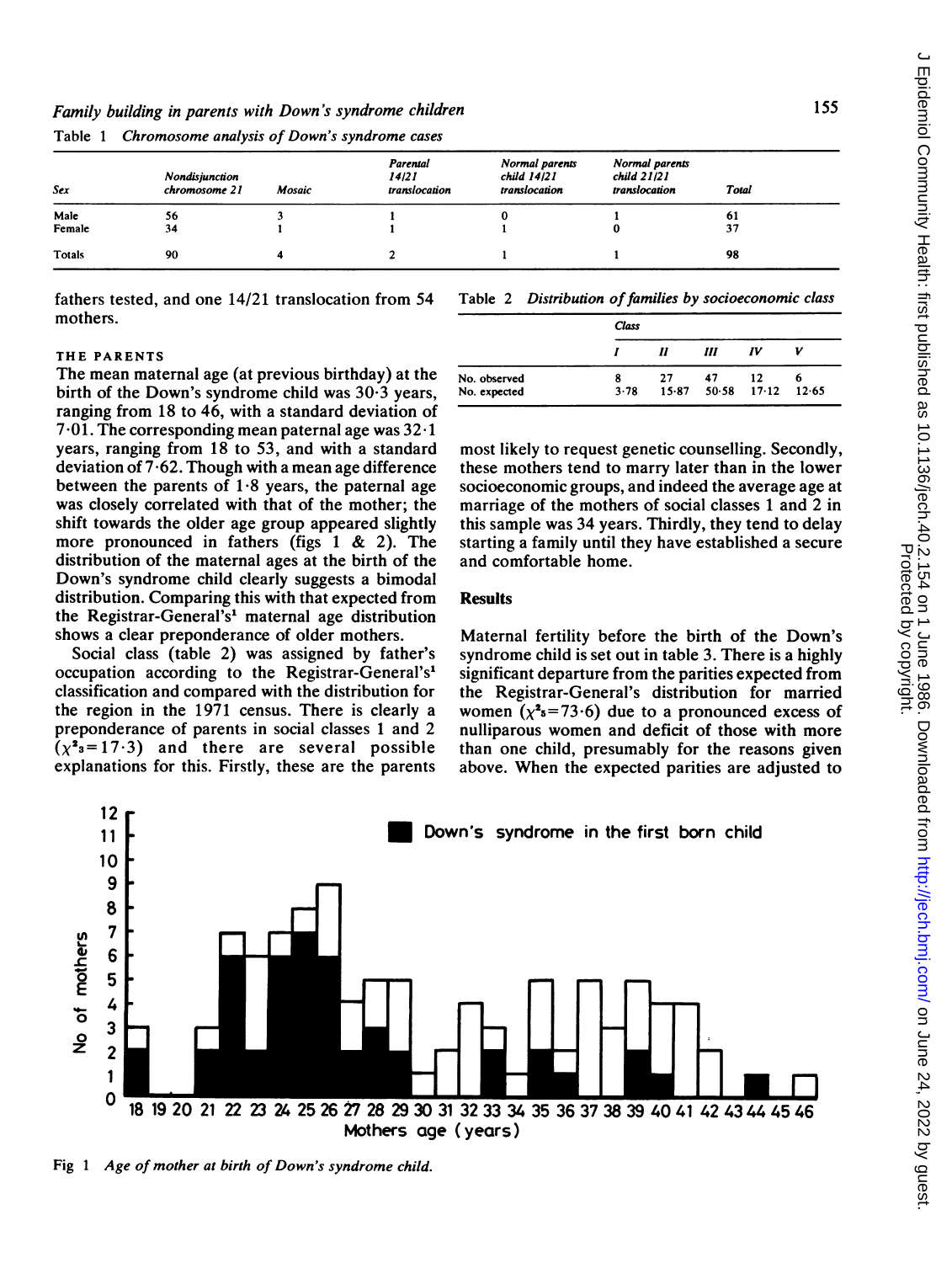

Fig 2 Age of father at birth of Down's syndrome child.

Table 3 Parity before birth of Down's syndrome child

|        |                                         | Expected number |                             |  |  |
|--------|-----------------------------------------|-----------------|-----------------------------|--|--|
| Parity | <b>Observed</b><br>number of<br>females | Unweighted      | Weighted by<br>maternal age |  |  |
| 0      | 47                                      | $16 - 2$        | 19.5                        |  |  |
|        | 23                                      | 23.6            | 19.6                        |  |  |
|        | 16                                      | 32.2            | 31.6                        |  |  |
| 3      | 8                                       | $15-8$          | $16-6$                      |  |  |
|        | 3                                       | 6.9             | $8-0$                       |  |  |
|        |                                         | 2.8             | 3.5                         |  |  |
| 6      |                                         | $1-3$           |                             |  |  |
|        |                                         | 0.6             |                             |  |  |
| 8      | 0                                       | 0.3             | $1-2$                       |  |  |
| 9      |                                         | 0.1             |                             |  |  |
|        |                                         |                 |                             |  |  |

take account of the maternal age distribution, the same pattern remains  $(x^2-55.3)$ .

For their age, then, the mothers at the birth of the index cases tend to be of lower parity than the population at large. Examining further their past reproductive histories, before the birth of the Down's child the mothers had had 147 pregnancies, of which 112 had resulted in a live birth. This number is considerably lower than that expected from the Registrar-General's tabulations (172.3) for a sample of married women with the same age distribution. The number of spontaneous abortions (29) appears to be rather high, and the two translocation carrier parents seem to have made little contribution to this. The number of stillbirths also appears slightly higher than expected, but this is due to the inclusion of two pregnancies which produced premature twins. One singleton stillbirth was of a male with spina bifida, the other, a female, was due to toxaemia. The mothers of male and female Down's children are very similar in their reproductive histories.

After the birth of the index case, there is a distinct lack of children born. Altogether there were 67 pregnancies. Two were terminated after

amniocentesis, one of a Down's fetus to a mother carrying a 14/21 translocation, and the other of a twin pregnancy where one twin had a large exomphalos (carried out in 1976, after an elevated AFP result but before a high resolution ultrasound scan wasu available). There were eight spontaneous abortions $\mathcal{Q}$ and two pregnancies ended in stillbirths, again of twins. After the birth of the Down's child, 55 liveborn children were produced in these families. Protected by copyright.

The mothers were asked about their $\overline{c}$ family-building intentions. Once the affected child had been born, 61 of the mothers would certainly have liked more children, three were unable to say $\frac{1}{2}$ but 36 decided not to add to their families because they thought that they were too old or that they could not cope on account of the affected child, or that they had decided that their family was already complete. As regards the number of children previously intended if the propositus had been a normal child, 24 mothers had planned for one more child, 18 for two more, 3 for three more, and 4 for four more, while 51 could not say. These last estimates, excluding the half of the sample who could not answer, show previous intentions of a minimum of 85 more children. By comparison with this, the 55 achieved livebirths appears to represent a distinct restriction of reproduction.

Ninety-one mothers had never considered the possibility that they would produce an abnormal child, the others having obtained their knowledge from the press (2), from radio or television (3), and from acquaintanceship with other families with a Down's child (4). Just over half the mothers regarded themselves as too old to contemplate further children, or regarded their family as complete, and so were not concerned to seek advice about recurrence risks. The remaining 49 sought advice, 34 being referred to the Genetics Advisory Service, 14 being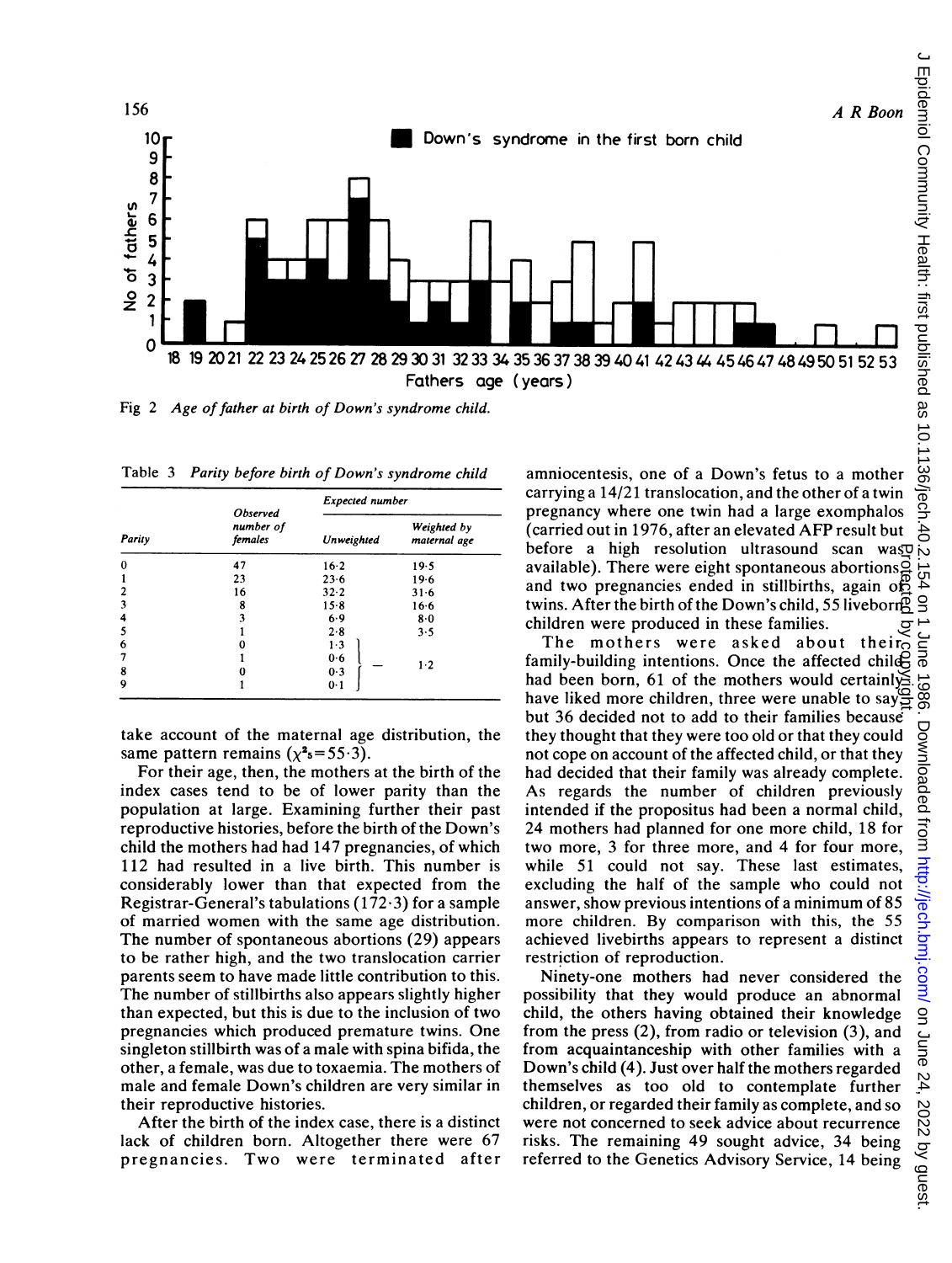counselled by a family doctor or the consultant paediatrician, while one was erroneously advised a 50%. recurrence risk by a nurse.

Twenty of the children following the propositus were born before 1976, when prenatal diagnosis first became available as a service in the Region. In the 35 pregnancies after 1976, five mothers were not offered the reassurance of antenatal tests, and four mothers refused amniocentesis for religious reasons. Twenty-four mothers, following genetic counselling, decided to add to their families, two mothers had accidental pregnancies, and all 26 availed themselves of amniocentesis.

These decisions were not, of course, made solely on the basis of the presence of the Down's syndrome child. Other problems occurred in these families. Of the 169 liveborn brothers and sisters of the index cases, one brother was mentally retarded, one girl had Apert's syndrome, and one sister had congenital cataracts. One brother had a diaphragmatic hernia, and a sister had congenital dislocation of the hips. Two siblings died soon after birth, one girl with Holt-Oram syndrome, and one premature male with respiratory distress syndrome. Thus, seven of the 169 liveborn siblings had serious congenital defects, a figure slightly higher than expected.

To account for the restriction of fertility subsequent to the birth of the Down's child, contraceptive methods employed must have been reasonably efficient. Many couples used more than one method (table 4). In 26 couples, a quarter of the families in the study, sterilisation was requested by one of the parents after the Down's syndrome child was born. In three cases this was done without seeking informed advice about genetic risks, and in one case the parents had erroneously been advised a high risk of recurrence. One mother became pregnant with an IUCD in situ and she subsequently aborted spontaneously. There were 20 Roman Catholic couples in the study, six of whom produced four or more children. They were reluctant to practise contraception, but ultimately five parents (four fathers and one mother) agreed to sterilisation.

The attitudes of the mothers to induced abortion for genetic reasons were interesting. Certainly the majority of parents had accepted the Down's child

Table 4 Methods of contraception

| Method used                                  | No. of users |  |
|----------------------------------------------|--------------|--|
| Contraceptive pill                           | 33           |  |
| Condom                                       | 25           |  |
| <b>IUCD</b>                                  | 13           |  |
| Diaphragm                                    | 3            |  |
| Sterilised (tubal ligation 14; vasectomy 12) | 26           |  |
| Rhythm                                       |              |  |
| Coitus interruptus                           | 9            |  |
| Nil                                          |              |  |

over a period of months or years, and some of them admitted that the affected child had brought much love and affection into the family. Yet 48 mothers out of 71 stated that they would agree to terminate a pregnancy if antenatal diagnosis proved the fetus to be affected. Six would refuse a termination of pregnancy on religious, and 13 on moral and psychological, grounds. There were four mothers who were uncertain concerning their attitude towards pregnancy termination. Having accepted the handicapped child, they realised that there were varying degrees of mental handicap, and that no one could predict before birth how severely affected the child might be.

#### **Discussion**

It must be accepted that the cases in this survey were not a random sample of parents of Down's syndrome children, and therefore bias may have affected the results. Nevertheless a number of points of interest are suggested.

The importance of the maternal age factor in the production of Down's syndrome has been recognised since 1909.<sup>2</sup> Several recent population studies show changes in the incidence and parental age at the birth of the Down's syndrome child. In Liverpool, Owens et al<sup>3</sup> found that the mean maternal age at the birth of the Down's syndrome child fell from 36-7 to 29-0 years between 1961 and 1979. This was attributable to the reduction in live births to women over the age of 40 years. In 233 Down's syndrome births in Manitoba, 1965-74,<sup>4</sup> the mean maternal age declined for all live births from 27-2 years in 1960 to 25-1 years in 1974, and in the same period the mean maternal age for Down's syndrome births fell from  $34.8$  years to  $30.6$  years. Similarly, in Japan the mean maternal age for Down's syndrome fell from 31-3 in 1950 to 29 $\cdot$ 6 in 1973;<sup>5</sup> they suggest that there has been no change in the age-specific incidences of Down's syndrome in Japan. In Copenhagen, Mikkelsen et al<sup>6</sup> reported that in a control sample of normal live births 23-4%, were to women over 30 in 1960, and this decreased to  $16.2%$  by 1971. There was a corresponding decrease in the Down's syndrome births from  $52.6%$  to 40%. However, Uchida7 found a small tendency for the incidence of Down's syndrome in younger mothers to increase and suggested that environmental factors might be the cause of this.

There is conflicting evidence regarding the paternal age effect in chromosome disorders. Since the father's age is usually correlated with that of the mother, it proved difficult to attribute the defect to the father by simple epidemiological methods. Proof that the father was responsible had to await the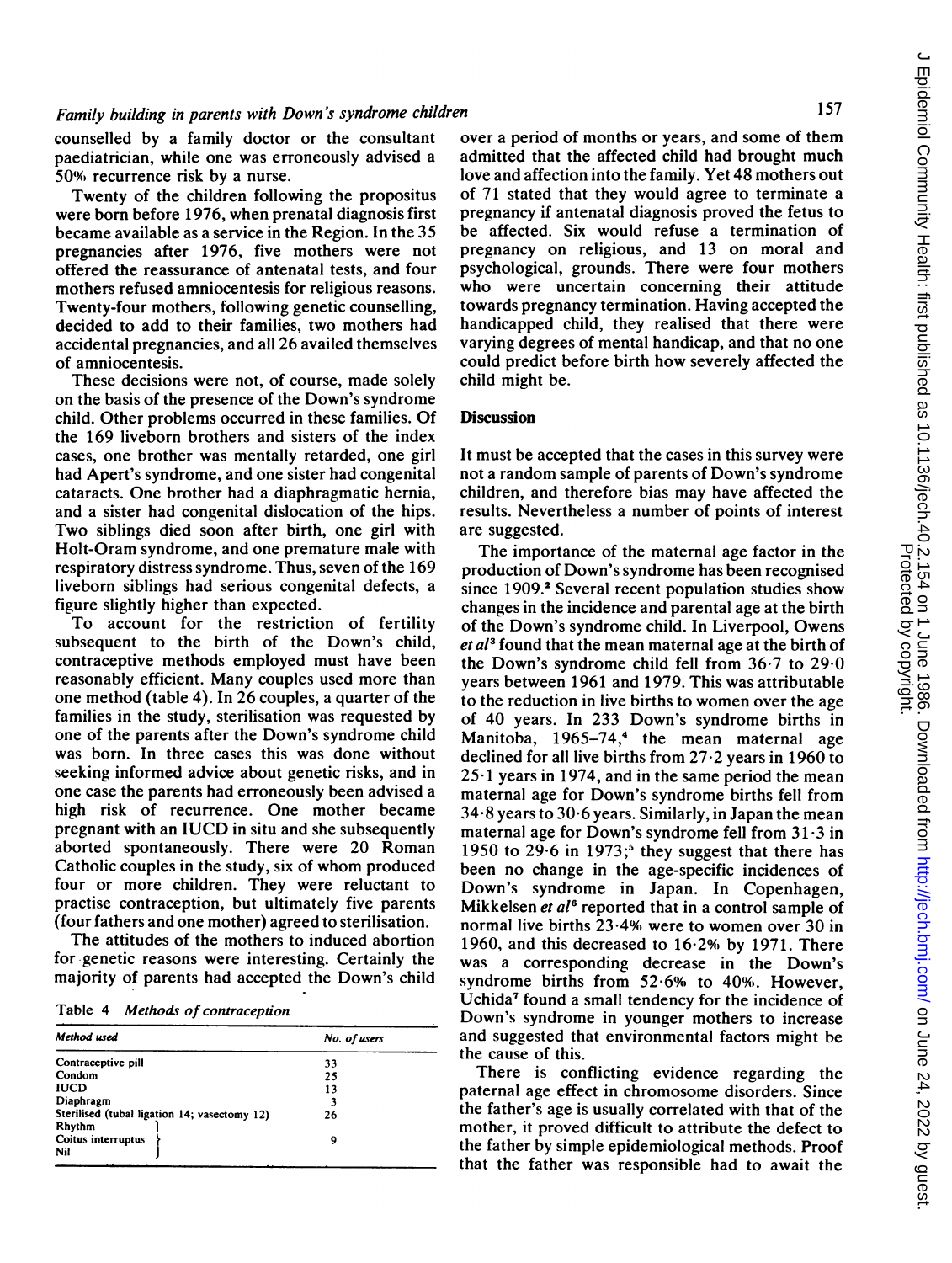development of laboratory methods to distinguish the origin of the additional chromosome. Hanson and Mikkelsen<sup>8</sup> demonstrated that 27% nondisjunction trisomy 21 may be paternal in origin, and a figure of 14% was calculated by Roberts and Callow.<sup>9</sup> But data are still too few to establish that the paternal nondisjunction trisomy 21 is related to age. Hook and Cross<sup>10</sup> were unable to show an association between paternal age and Down's syndrome in 98 cases of prenatal diagnosis. Similarly, in British Columbia, Hook et  $al^{11}$  showed no significant age effect. However, in Norway Erickson and Bjerkedal<sup>12</sup> demonstrated a significant age effect in fathers over 50 where control for maternal age was taken into account. Stene et  $al<sup>13</sup>$  also demonstrated that in fathers over 44 years there was an elevated risk for Down's syndrome fetuses. The elevated mean paternal and maternal ages and the bimodal distribution of the latter indicate the relevance of parental age in the aetiology of Down's syndrome in the present data. However, there seem also to be other biosocial factors. First is the lower fertility before the birth of the Down's syndrome child. This recalls the opinion of Jenkins<sup>14</sup> that Down's syndrome sibships tended to be smaller than usual, though Penrose<sup>15</sup> found no such reduction in his Colchester survey where there averaged  $5.8$  sibs for Down's patients. While the present finding of reduced previous fertility seems more likely to be attributable to the nature of the Down's syndrome sample, with the deferment of reproduction it may also indicate some biological factor. The apparent elevated number of sibs with other defects suggests that these parents may in some biological way differ slightly from others. Certainly this feature requires further investigation in other families with a Down's syndrome child.

Many of the couples referred for genetic counselling were young and anxious to increase the number of children in the family. With 47 of the Down's syndrome cases being the first born in the family, the apparent deficit of later children represents a reluctance to have further children on the part of some, and the youth of others who are likely to add to their families after genetic counselling. A proportion of those from the professional classes who were in the older age group (35-40) were aware of the genetic counselling service and concerned about recurrence risks, not only for themselves but also for other family members. Zorzi et al,<sup>16</sup> in a postal survey to assess adequacy of genetic counselling services, found that the results were biased in favour of the better educated and more self-motivated individuals. Oetting and Steele,<sup>17</sup> in assessing results of genetic counselling of a group of 23 pairs of Down's syndrome parents in the United

## A R Boon

States matched with <sup>a</sup> similar group of non-counselled parents, noted that parents with a better education and in the higher socioeconomic groups tend to use counselling services more frequently than others. Subsequent reproduction in the two groups in the United States survey was almost identical, 9 liveborn infants in each group, of which 17 were healthy. There was a total of 12 spontaneous abortions, higher than expected, and two terminations without the benefit of amniocentesis. In the present study there were eight early spontaneous abortions following the Down's syndrome child (29) which was higher than the accepted level in the general population.

Details of methods of contraception are not well documented. While <sup>a</sup> 1%, recurrence risk of Down's syndrome due to nondisjunction is low in genetic terms, the presence of a mentally handicapped child is clearly a burden for the parents, indicated by the numbers seeking sterilisation of one partner: 13 out of 46 (28%) in the Oetting and Steele survey,<sup>17</sup> very close to the  $26$  out of  $100$   $(26%)$  reported here. Sterilisation is clearly a more frequent option among  $\mathbb{Z}$ Down's syndrome parents as compared with  $100\frac{9}{5}$ mothers who produced a child with Fallot's tetralogy,<sup>18</sup> of whom only seven couples requested $_{\infty}^{\infty}$  S sterilisation; the difference is possibly due to the fact  $\simeq$ that in the latter group the handicap in a child is physical, which in the majority of cases can be cured or alleviated by surgery.

The request for and acceptance of prenata $\mathbb{E} \setminus \mathbb{S}$ diagnosis by amniocentesis in the present study, where 26 mothers derived reassurance of a chromosomally normal infant after the Down's syndrome child, was more popular than in the study of Oetting and Steele in the United States where only three of the 18 such couples availed themselves of amniocentesis. It is unclear whether this was due to financial constraint or to the religious or moral convictions of the parents, or to a different interpretation of the balance of the 1% recurrence risk for Down's syndrome against the 1%, risk of causing an accidental miscarriage by amniocentesis. Most mothers feel greatly reassured on finding that the infant has a normal karyotype. Not all, however, appreciate that amniocentesis does not exclude the presence of other major congenital abnormalities in subsequent children. Sterilisation is clearly a more frequent option among<br>The Down's syndrome parents as compared with 100 $\frac{200}{1000}$ <br>mothers who produced a child with Fallor's<br>tetralogy,<sup>18</sup> of whom only seven couples requested<br>Etterilisa

Smith<sup>19</sup> suggested that amniocentesis should be offered to all pregnant mothers, since most Down's syndrome children are born to mothers between 20 and 30 years of age. Certainly women in this age group account for the largest total number of births and produce the highest number of Down's babies<br>but their incidence is much lower than in the older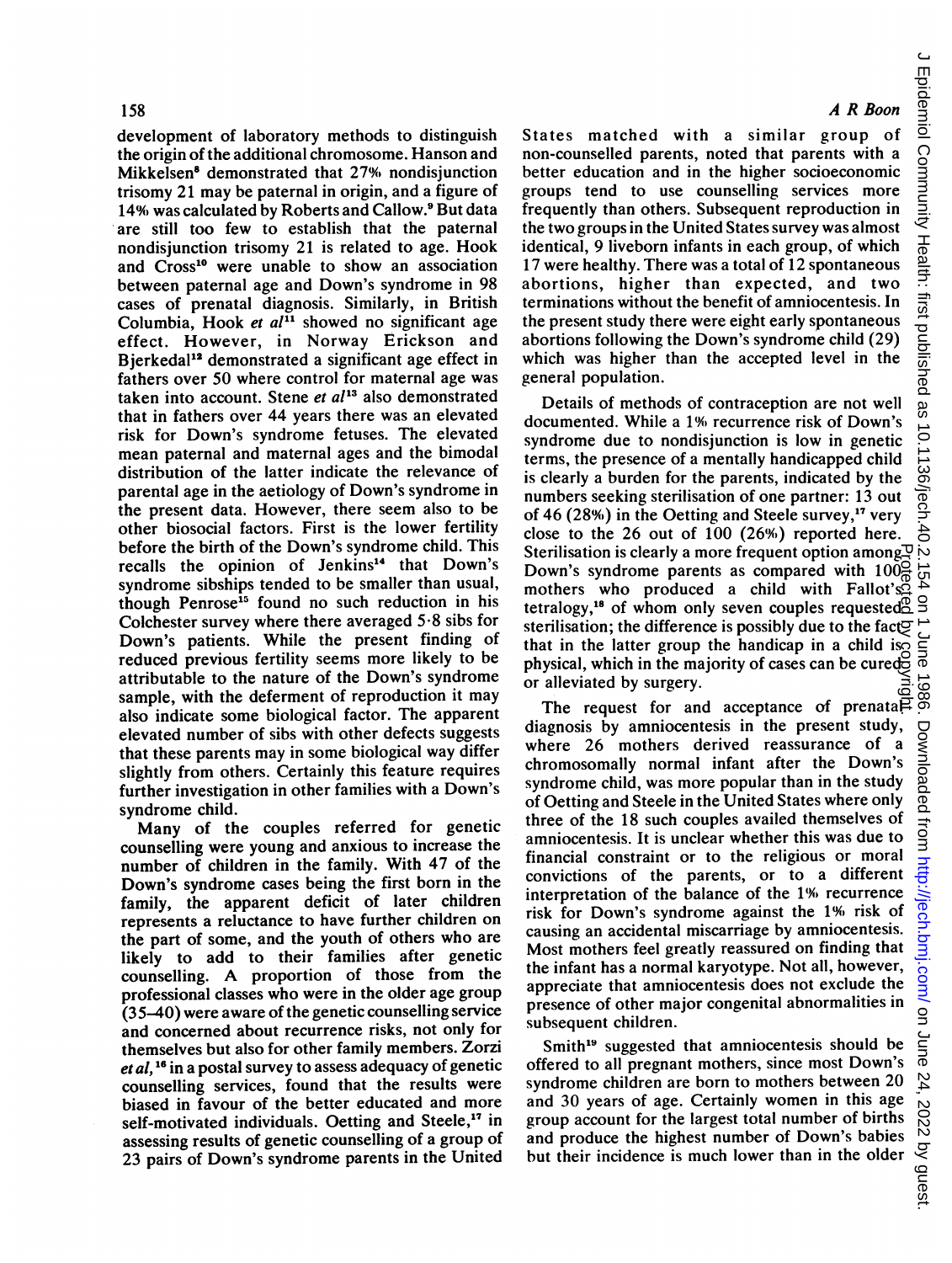mothers, and this suggestion is not possible practically and economically.

In the past the level of educability of Down's syndrome children was frequently underestimated by families and professionals.<sup>20</sup> That parents should be encouraged to stimulate their Down's children from a very early age in order to elicit their full potential was clearly appreciated by the mothers in this study. They also were aware of the wide range of mental handicap in Down's syndrome children, their capacity for integration into the community, and the dramatic improvement of their expectation of life by the advent of antibiotics for the treatment of recurrent infections, and improved heart surgery for the correction of congenital heart defects which may occur in 30%. of cases. But many parents look ahead to the time when they wili no longer be present to look after the affected children.

Many Down's syndrome children are happy and lovable individuals and become fully integrated into the family, especially in the larger sibships where acceptance seems easier. However, there are other implications. That parents appreciate these was shown by the finding that 48 out of 71 mothers of Down's syndrome children would be agreeable to the interruption of a further affected pregnancy.

#### **Conclusions**

Thus it appears that the birth of a child with Down's syndrome restricts the family building that was originally intended. There is a slight suggestion of an increased number of other types of defect in these families which may also influence such decisions. The contraceptive practice seems to have been efficient, and the option of sterilisation chosen more frequently than in a comparable series of families where the child's defect was not accompanied by mental handicap. Awareness of the problems of coping with the handicapped child, and those likely to arise in the future, is thought to be a contributory factor in the proportion of mothers who would approve the termination of pregnancy where the fetus was shown to be affected.

The results indicate, firstly, that it is desirable that all children with Down's syndrome should be karyotyped, including those born to the older mother, so that those families with a hereditary translocation may be aware of the high recurrence risk for siblings and other more remote relatives who may carry it. Secondly, even in this sample with its slight bias in composition, several parents had received erroneous advice concerning recurrence risks, which affected their subsequent actions. To prevent this, formal genetic counselling should be available for all families with a Down's syndrome

child, and contraception, sterilisation, the availability and procedure of amniocentesis and other more recent developments discussed, together with the parental attitude to pregnancy termination. Discussion of the educability potential for an affected child and encouragement of the parents are also essential at this time.

Thanks are due to Professor D F Roberts for help and advice in producing this paper; to Mrs D Gibson and Mrs <sup>J</sup> Le Gassicke who assisted with the visiting of these families; to Mrs A Stephenson for help with the statistical analysis; and to the Marie Stopes Research Fund for providing a grant to assist with the cost of collating the data.

## References

- <sup>1</sup> Registrar-General. Classification of occupation. London: HMSO, 1971.
- Shuttleworth GE. Mongolian imbecility. Br Med J 1909; 2: 661.
- 3Owens JR, Harris F, Walker S, McAllister E, West L. The incidence of Down's syndrome over a 19-year period with special reference to maternal age. J Med Genet 1983; 20: 90-3.
- 4Evans JA, Hunter AGW, Hamerton JL. Down's syndrome and recent demographic trends in Manitoba. J Med Genet 1978; 15: 43-7.
- 'Kuroki Y, Yamamoto Y, Matsui I, Kurita T. Down's syndrome and maternal age in Japan, 1950-1973. Clin Genet 1977; 12: 43-6.
- 'Mikkelsen M, Fischer G, Stene J, Stene E, Petersen E. Incidence study of Down's syndrome in Copenhagen, 1960-1971: with chromosome investigation. Ann Hum Genet 1976; 40: 177-82.
- 7Uchida IA. Epidemiology of mongolism: the Manitoba study. Ann NY Acad Sci 1970; 171: 361-9.
- 8Hansson A, Mikkelsen M. The origin of the extra chromosome 21 in Down syndrome: studies of fluorescent variants and satelite association in 26 informative families. Cytogenet Cell Genet 1978; 20: 194-203.
- 'Roberts DF, Callow MH. Origin of the additional chromosome in Down's syndrome: a study of 20 families. J Med Genet 1980; 17: 363-7.
- <sup>10</sup> Hook EB, Cross PK. Paternal age and Down's syndrome genotypes diagnosed prenatally: no association in New York State data. *Hum Genet* 1982; 62: 167–74.
- "Hook EB, Cross PK. Lamson SH, Regal RR, Baird PA, Uh SH. Paternal age and Down syndrome in British Columbia. Am <sup>J</sup> Hum Genet 1981; 33: 123-8.
- <sup>12</sup> Erickson JD, Bjerkedal T. Down syndrome associated with father's age in Norway. J Med Genet 1981; 18: 22-8.
- <sup>13</sup> Stene J, Stene E, Stengel-Rutkowski S, Murken JD. Paternal age and Down's syndrome: data from prenatal diagnosis (DFG). Hum Genet 1981; 59: 119-24.
- <sup>14</sup> Jenkins RL. Etiology of mongolism. Am J Dis Child 1933; 45: 506.
- <sup>15</sup> Penrose LS. The biology of mental defect. London: Sidgwick & Jackson.